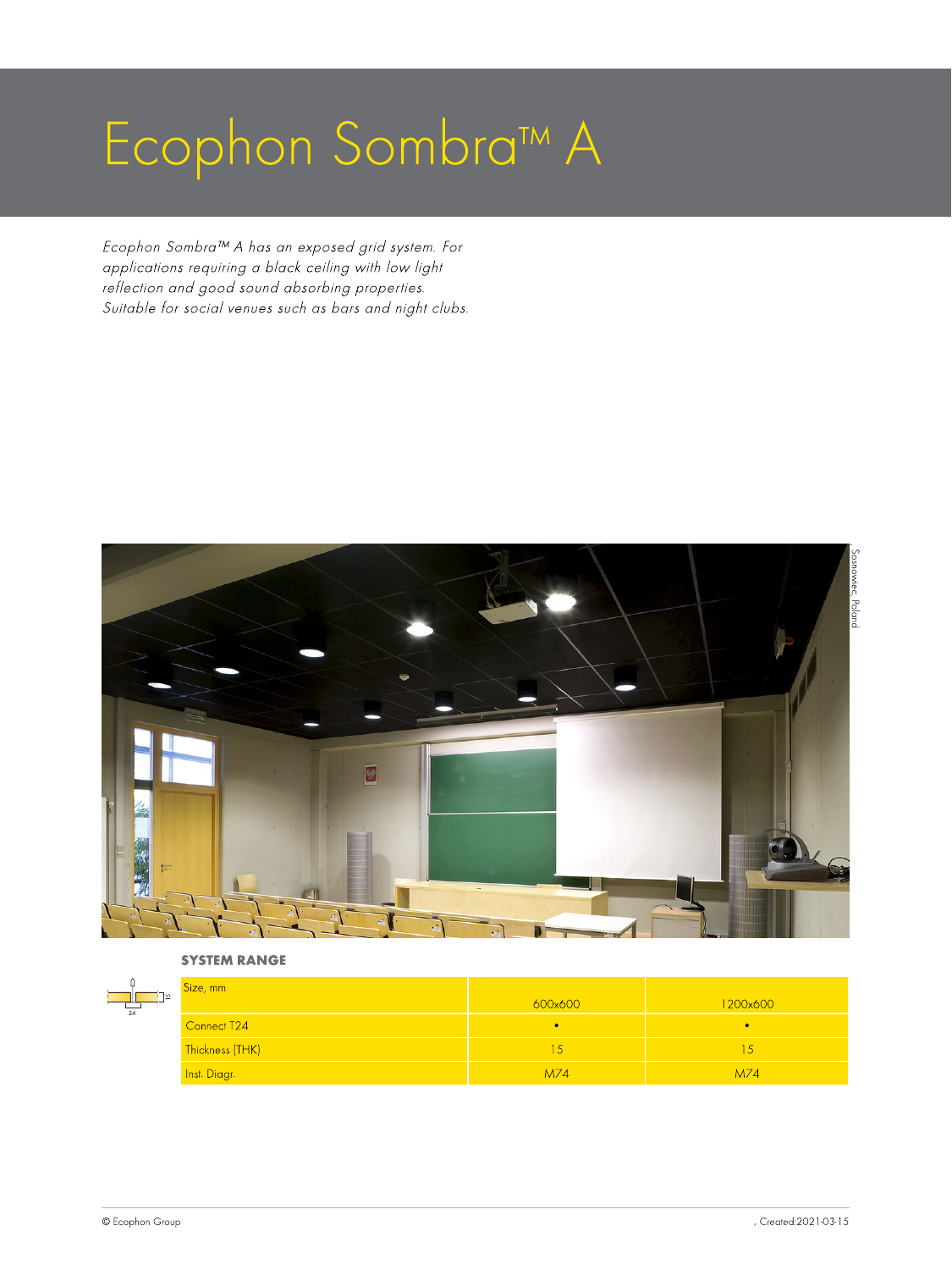













# Acoustic

#### Sound Absorption:

Test results according to EN ISO 354. Classification according to EN ISO 11654, and the single value ratings for Noise Reduction Coefficient, NRC and Sound Absorption Average, SAA according to ASTM C 423.

 $\alpha_{\rm o}$ , Practical sound absorption coefficient



···· Sombra A 15 mm, 50 mm o.d.s.

— Sombra A 15 mm, 200 mm o.d.s.

| <b>THK</b> | $o.d.s.$ mm |        |      |      | $\alpha_{\rm ro}$ Practical sound absorption coefficient |                                 |           | $\alpha_{\rm w}$ | Sound absorption class |
|------------|-------------|--------|------|------|----------------------------------------------------------|---------------------------------|-----------|------------------|------------------------|
| mm         |             | 125 Hz |      |      |                                                          | 250 Hz 300 Hz 1000 Hz 2000 Hz 1 | $4000$ Hz |                  |                        |
|            | 50          | 0.10   | 0.25 | 0.60 | 0.95                                                     | .00                             | .00       | 0.55             |                        |
|            | 200         | 0.35   | 0.80 | .00  | 0.85                                                     | .00                             | .00       | 0.95             |                        |

| <b>THK</b><br>mm | $o.d.s.$ mm | NRC. | <b>SAA</b> |
|------------------|-------------|------|------------|
| 15               | 50          | 0.70 | 0.71       |
| -5               | 200         | 0.90 | ו טו       |



#### Indoor Air Quality

| Certificate / Label          |                                 | <b>ÉMISSIONS DANS L'AIR INTÉRIEUR'</b> |  |
|------------------------------|---------------------------------|----------------------------------------|--|
| Eurofins Indoor Air Comfort® | <b>68</b> eurofins<br>FIED PRU- |                                        |  |
| French VOC                   |                                 |                                        |  |
| Finnish M1                   |                                 |                                        |  |



# **Circularity**

| Minimum post-consumer recycled content | 5.5%             |
|----------------------------------------|------------------|
| Recyclability                          | Fully recyclable |



#### Humidity Resistance

Class C, relative humidity 95% and 30°C, according to EN 13964:2014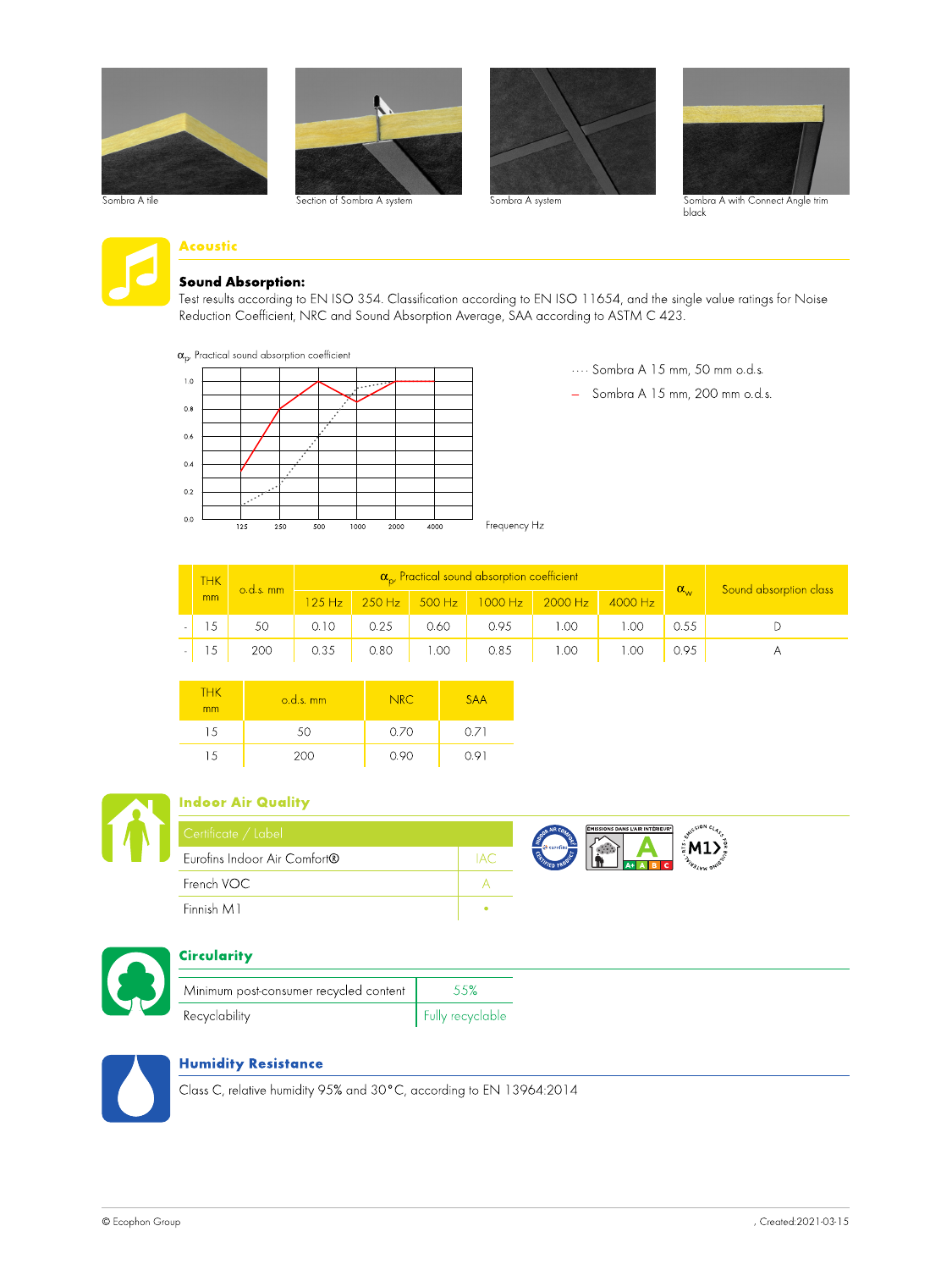

#### Visual appearance

Black 997, nearest NCS colour sample S 9000-N, 3-4% light reflectance.



# **Cleanability**

Weekly dusting and vacuum cleaning.



## **Accessibility**

The tiles are easily demountable. Minimum demounting depth according to installation diagrams.



# Installation

Installed according to installation diagrams, installation guides and drawing aid. (The tiles have to be installed according to the arrows on the back of the tile.)



#### System weight

The weight of the system (including suspension grid) should be approximately 2,5 kg/m².



### Mechanical properties

See table about Max live load and Min load bearing capacity and Functional demands, Mechanical properties at www.ecophon.com.